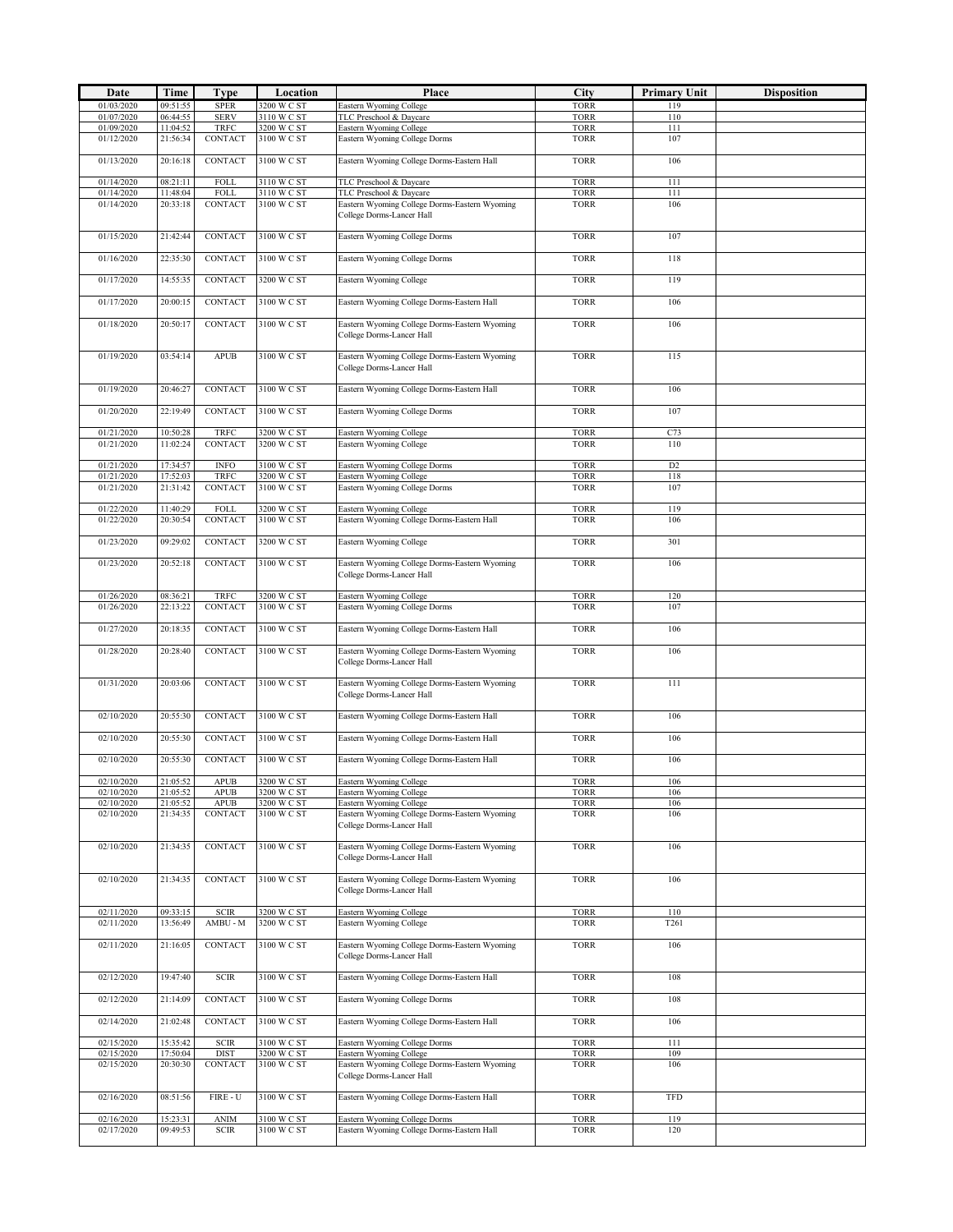| 02/17/2020               | 22:06:13             | CONTACT                    | 3100 W C ST                | Eastern Wyoming College Dorms                                        | <b>TORR</b>                | 107 |               |
|--------------------------|----------------------|----------------------------|----------------------------|----------------------------------------------------------------------|----------------------------|-----|---------------|
| 02/18/2020               | 08:49:39             | FOLL                       | 3200 W C ST                | Eastern Wyoming College                                              | <b>TORR</b>                | 120 |               |
| 02/18/2020               | 11:08:03             | <b>APUB</b>                | 3100 W C ST                | Eastern Wyoming College Dorms-Eastern Wyoming                        | <b>TORR</b>                | 104 |               |
|                          |                      |                            |                            | College Dorms-Lancer Hall                                            |                            |     |               |
| 02/18/2020               | 11:50:01             | FOLL                       | 3200 W C ST                | Eastern Wyoming College                                              | <b>TORR</b>                | 120 |               |
| 02/18/2020               | 21:47:15             | CONTACT                    | 3100 W C ST                | Eastern Wyoming College Dorms                                        | <b>TORR</b>                | 108 |               |
|                          |                      |                            |                            |                                                                      |                            |     |               |
| 02/19/2020               | 13:42:11             | CONTACT                    | 3200 W C ST                | Eastern Wyoming College                                              | <b>TORR</b>                |     |               |
| 02/19/2020               | 21:07:23             | TRFC                       | 3100 W C ST                | Eastern Wyoming College Dorms                                        | <b>TORR</b>                |     |               |
| 02/20/2020               | 13:57:22             | <b>FOLL</b>                | 3100 W C ST                | Eastern Wyoming College Dorms-Lancer Hall                            | <b>TORR</b>                |     |               |
| 02/20/2020               | 20:37:33             | CONTACT                    | 3100 W C ST                | Eastern Wyoming College Dorms-Eastern Hall                           | <b>TORR</b>                |     |               |
|                          |                      |                            |                            |                                                                      |                            |     |               |
| 02/22/2020               | 21:31:59             | CONTACT                    | 3100 W C ST                | Eastern Wyoming College Dorms                                        | <b>TORR</b>                |     |               |
| 02/23/2020               | 20:58:50             | CONTACT                    | 3100 W C ST                | Eastern Wyoming College Dorms                                        | <b>TORR</b>                |     |               |
|                          |                      |                            |                            |                                                                      |                            |     |               |
| 02/24/2020               | 08:26:51             | <b>SCIR</b>                | 3200 W C ST                | Eastern Wyoming College                                              | <b>TORR</b>                |     |               |
| 02/24/2020               | 21:04:35             | CONTACT                    | 3100 W C ST                | Eastern Wyoming College Dorms-Eastern Hall                           | <b>TORR</b>                |     |               |
| 02/25/2020               | 09:33:45             | FOLL                       | 3110 W C ST                | TLC Preschool & Daycare                                              | <b>TORR</b>                |     |               |
| 02/25/2020               | 12:41:21             | CONTACT                    | 3110 W C ST                | TLC Preschool & Daycare                                              | <b>TORR</b>                |     |               |
| 02/25/2020               | 21:02:19             | <b>CONTACT</b>             | 3100 W C ST                | Eastern Wyoming College Dorms-Lancer Hall                            | <b>TORR</b>                |     |               |
|                          |                      |                            |                            |                                                                      |                            |     |               |
| 02/26/2020               | 23:08:38             | <b>CONTACT</b>             | 3100 W C ST                | Eastern Wyoming College Dorms-Eastern Hall                           | <b>TORR</b>                |     |               |
| 02/27/2020               | 20:50:43             | CONTACT                    | 3100 W C ST                | Eastern Wyoming College Dorms                                        | <b>TORR</b>                |     |               |
|                          |                      |                            |                            |                                                                      |                            |     |               |
| 02/28/2020               | 17:02:09             | <b>ASLT</b>                | 3100 W C ST                | Eastern Wyoming College Dorms-Lancer Hall                            | <b>TORR</b>                |     | Case Required |
| 02/29/2020               | 20:05:24             | CONTACT                    | 3100 W C ST                | Eastern Wyoming College Dorms-Lancer Hall                            | <b>TORR</b>                |     |               |
|                          |                      |                            |                            |                                                                      |                            |     |               |
| 02/29/2020               | 23:19:53             | CONTACT                    | 3100 W C ST                | Eastern Wyoming College Dorms-Lancer Hall                            | <b>TORR</b>                |     |               |
| 02/29/2020               | 23:30:29             | CONTACT                    | 3100 W C ST                | Eastern Wyoming College Dorms-Eastern Hall                           | <b>TORR</b>                |     |               |
|                          |                      |                            |                            |                                                                      |                            |     |               |
| 03/01/2020               | 21:07:25             | CONTACT                    | 3100 W C ST                | Eastern Wyoming College Dorms-Lancer Hall HALL                       | <b>TORR</b>                |     |               |
| 03/02/2020               | 21:22:01             | CONTACT                    | 3100 W C ST                | Eastern Wyoming College Dorms-Lancer Hall                            | <b>TORR</b>                |     |               |
|                          |                      |                            |                            |                                                                      |                            |     |               |
| 03/03/2020               | 14:22:05             | CONTACT                    | 3200 W C ST                | Eastern Wyoming College                                              | <b>TORR</b>                |     |               |
| 03/03/2020               | 22:33:54             | CONTACT                    | 3100 W C ST                | Eastern Wyoming College Dorms                                        | <b>TORR</b>                |     |               |
|                          |                      |                            |                            |                                                                      |                            |     |               |
| 03/04/2020               | 10:45:04             | WELFARE                    | 3100 W C ST                | Eastern Wyoming College Dorms-Eastern Hall                           | <b>TORR</b>                |     |               |
| 03/04/2020               | 19:04:53             | CONTACT                    | 3100 W C ST                | Eastern Wyoming College Dorms-Eastern Hall                           | <b>TORR</b>                |     |               |
|                          |                      |                            |                            |                                                                      |                            |     |               |
| 03/05/2020<br>03/05/2020 | 13:36:30<br>16:31:59 | <b>SERV</b><br><b>FOLL</b> | 3110 W C ST<br>3100 W C ST | TLC Preschool & Daycare<br>Eastern Wyoming College Dorms-Lancer Hall | <b>TORR</b><br><b>TORR</b> |     |               |
|                          |                      |                            |                            |                                                                      |                            |     |               |
| 03/05/2020               | 17:00:12             | <b>EXPAT</b>               | 420 W 26TH AVE             | Eastern Wyoming College                                              | <b>TORR</b>                |     |               |
| 03/05/2020               | 20:55:52             | CONTACT                    | 3100 W C ST                | Eastern Wyoming College Dorms-Lancer Hall                            | <b>TORR</b>                |     |               |
| 03/05/2020               | 22:50:07             | <b>SVEH</b>                | 3200 W C ST                | Eastern Wyoming College                                              | <b>TORR</b>                |     |               |
| 03/14/2020               | 01:20:08             | <b>JUV</b>                 | 3100 W C ST                | Eastern Wyoming College Dorms-Lancer Hall                            | <b>TORR</b>                |     | Case Required |
| 03/14/2020               | 13:18:29             | FOLL                       | 3100 W C ST                | Eastern Wyoming College Dorms-Lancer Hall                            | <b>TORR</b>                |     |               |
|                          |                      |                            |                            |                                                                      |                            |     |               |
| 03/14/2020               | 13:21:14             | <b>FOLL</b>                | 3100 W C ST                | Eastern Wyoming College Dorms-Lancer Hall                            | <b>TORR</b>                |     |               |
| 03/14/2020               | 18:57:31             | <b>FOLL</b>                | 3100 W C ST                | Eastern Wyoming College Dorms-Lancer Hall                            | <b>TORR</b>                |     |               |
|                          |                      |                            |                            |                                                                      |                            |     |               |
| 03/29/2020               | 08:16:50             | <b>MVA</b>                 | 3200 W C ST                | Eastern Wyoming College                                              | <b>TORR</b>                |     | Case Required |
| 03/31/2020<br>04/01/2020 | 07:38:16             | <b>INFO</b>                | 3200 W C ST                | Eastern Wyoming College                                              | <b>TORR</b>                |     |               |
| 04/01/2020               | 08:33:45<br>22:31:05 | <b>INFO</b><br><b>SVEH</b> | 3200 W C ST<br>3200 W C ST | Eastern Wyoming College<br>Eastern Wyoming College                   | <b>TORR</b><br><b>TORR</b> |     |               |
| 04/03/2020               | 10:38:12             | TRFC                       | 3200 W C ST                | Eastern Wyoming College                                              | <b>TORR</b>                |     |               |
| 04/07/2020               | 16:13:15             | <b>SVEH</b>                | 3100 W C ST                | Eastern Wyoming College Dorms-Eastern Hall                           | <b>TORR</b>                |     |               |
|                          |                      |                            |                            |                                                                      |                            |     |               |
| 04/24/2020               | 09:39:55             | <b>TRFC</b>                | 3200 W C ST                | Eastern Wyoming College                                              | <b>TORR</b>                |     |               |
| 04/28/2020               | 08:14:27             | <b>TRFC</b>                | 3200 W C ST                | Eastern Wyoming College                                              | <b>TORR</b>                |     |               |
| 04/29/2020               | 23:34:38             | TRFC                       | 3200 W C ST                | Eastern Wyoming College                                              | <b>TORR</b>                |     |               |
| 05/03/2020               | 11:29:42             | <b>ANIM</b>                | 3200 W C ST                | Eastern Wyoming College                                              | <b>TORR</b>                |     |               |
| 05/04/2020               | 02:49:39             | <b>TRFC</b>                | 3200 W C ST                | Eastern Wyoming College                                              | <b>TORR</b>                |     |               |
| 05/05/2020               | 16:22:13             | <b>ANIM</b>                | 3200 W C ST                | Eastern Wyoming College                                              | <b>TORR</b>                |     |               |
| 05/21/2020               | 10:25:47             | <b>TRFC</b>                | 3200 W C ST                | Eastern Wyoming College                                              | <b>TORR</b>                |     |               |
| 05/22/2020               | 11:35:57             | <b>INFO</b>                | 3200 W C ST                | Eastern Wyoming College                                              | <b>TORR</b>                |     |               |
| 05/28/2020               | 14:17:49             | <b>INFO</b>                | 3200 W C ST                | Eastern Wyoming College                                              | <b>TORR</b>                |     |               |
| 06/03/2020               | 09:30:10             | <b>INFO</b>                | 3200 W C ST                | Eastern Wyoming College                                              | <b>TORR</b>                |     |               |
| 06/04/2020               | 08:43:14             | <b>INFO</b>                | 3200 W C ST                | Eastern Wyoming College                                              | <b>TORR</b>                |     |               |
| 06/12/2020               | 14:02:07             | <b>ANIM</b>                | 3200 W C ST                | Eastern Wyoming College                                              | <b>TORR</b>                |     |               |
| 06/15/2020               | 20:24:04             | <b>TRFC</b>                | 3200 W C ST                | Eastern Wyoming College                                              | <b>TORR</b>                |     |               |
| 06/16/2020               | 10:52:24             | <b>SERV</b>                | 3110 W C ST                | TLC Preschool & Daycare                                              | <b>TORR</b>                |     |               |
| 07/08/2020               | 00:13:57             | <b>SVEH</b>                | 3200 W C ST                | Eastern Wyoming College                                              | <b>TORR</b>                |     |               |
| 07/18/2020               | 16:51:59             | <b>TRFC</b>                | 3200 W C ST                | Eastern Wyoming College                                              | <b>TORR</b>                |     |               |
| 07/26/2020               | 12:47:42             | TRFC                       | 3100 W C ST                | Eastern Wyoming College Dorms-Eastern Hall                           | <b>TORR</b>                |     |               |
| 07/28/2020               | 19:50:39             | <b>SCIR</b>                | 3200 W C ST                | Eastern Wyoming College                                              | <b>TORR</b>                |     |               |
| 07/28/2020               | 20:58:17             | <b>TEST</b>                | 3200 W C ST                | Eastern Wyoming College                                              | <b>TORR</b>                |     |               |
| 07/31/2020               | 18:52:11             | CONTACT                    | 3100 W C ST                | Eastern Wyoming College Dorms-Lancer Hall                            | <b>TORR</b>                |     |               |
|                          |                      |                            |                            |                                                                      |                            |     |               |
| 08/05/2020               | 08:16:33             | <b>ABND</b>                | 3200 W C ST                | Eastern Wyoming College                                              | <b>TORR</b>                |     |               |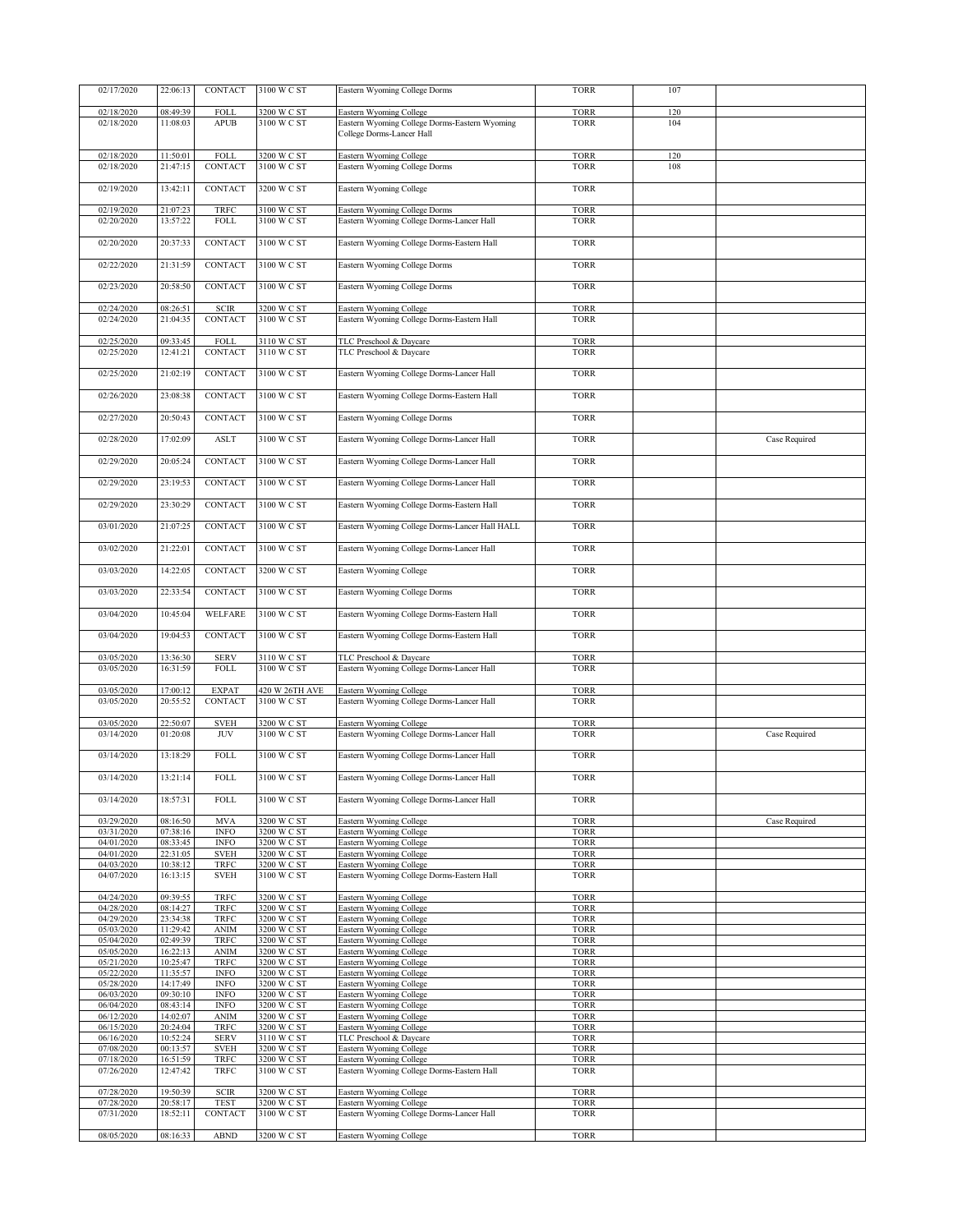| 08/05/2020 | 08:33:38 | <b>SVEH</b>                  | 3200 W C ST | Eastern Wyoming College                    | <b>TORR</b> |     |               |
|------------|----------|------------------------------|-------------|--------------------------------------------|-------------|-----|---------------|
| 08/07/2020 | 17:31:22 | <b>ANIM</b>                  | 3200 W C ST | Eastern Wyoming College                    | <b>TORR</b> |     |               |
| 08/07/2020 | 19:02:48 | <b>SCIR</b>                  | 3200 W C ST | Eastern Wyoming College                    | <b>TORR</b> |     |               |
|            |          |                              |             |                                            |             |     |               |
| 08/12/2020 | 17:44:52 | <b>VAND</b>                  | 3110 W C ST | TLC Preschool & Daycare                    | <b>TORR</b> |     |               |
| 08/17/2020 | 16:52:47 | FIRE - U                     | 3200 W C ST | Eastern Wyoming College                    | <b>TORR</b> |     | Case Required |
|            |          |                              |             |                                            |             |     |               |
| 08/17/2020 | 16:52:47 | $\tt{FIRE-U}$                | 3200 W C ST | Eastern Wyoming College                    | <b>TORR</b> |     |               |
|            |          |                              |             |                                            |             |     |               |
|            |          |                              |             |                                            |             |     |               |
| 08/20/2020 | 09:15:06 | CONTACT                      | 3100 W C ST | Eastern Wyoming College Dorms-Lancer Hall  | <b>TORR</b> |     |               |
|            |          |                              |             |                                            |             |     |               |
|            |          |                              |             |                                            |             |     |               |
| 08/20/2020 | 19:33:04 | CONTACT                      | 3100 W C ST | Eastern Wyoming College Dorms-Lancer Hall  | <b>TORR</b> |     |               |
|            |          |                              |             |                                            |             |     |               |
| 08/21/2020 | 09:37:17 | $\tt{FIRE-U}$                | 3200 W C ST | Eastern Wyoming College                    | <b>TORR</b> |     |               |
|            |          |                              |             |                                            |             |     |               |
|            |          |                              |             |                                            |             |     |               |
| 08/21/2020 | 18:45:49 | CONTACT                      | 3100 W C ST | Eastern Wyoming College Dorms              | <b>TORR</b> |     |               |
|            |          |                              |             |                                            |             |     |               |
| 08/22/2020 | 21:23:46 | <b>CONTACT</b>               | 3100 W C ST | Eastern Wyoming College Dorms-Lancer Hall  | <b>TORR</b> |     |               |
|            |          |                              |             |                                            |             |     |               |
|            |          |                              |             |                                            |             |     |               |
| 08/23/2020 | 09:14:10 | <b>APUB</b>                  | 3100 W C ST | Eastern Wyoming College Dorms-Eastern Hall | <b>TORR</b> |     |               |
|            |          |                              |             |                                            |             |     |               |
| 08/24/2020 | 16:36:13 | <b>INFO</b>                  | 3200 W C ST | Eastern Wyoming College                    | <b>TORR</b> |     |               |
| 08/24/2020 | 20:12:25 | CONTACT                      | 3100 W C ST |                                            | <b>TORR</b> |     |               |
|            |          |                              |             | Eastern Wyoming College Dorms              |             |     |               |
|            |          |                              |             |                                            |             |     |               |
| 08/25/2020 | 20:33:59 | CONTACT                      | 3100 W C ST | Eastern Wyoming College Dorms-Lancer Hall  | <b>TORR</b> |     |               |
|            |          |                              |             |                                            |             |     |               |
|            |          |                              |             |                                            |             |     |               |
| 08/26/2020 | 21:24:17 | CONTACT                      | 3100 W C ST | Eastern Wyoming College Dorms              | <b>TORR</b> |     |               |
|            |          |                              |             |                                            |             |     |               |
| 08/27/2020 | 13:00:44 | CONTACT                      | 3200 W C ST | Eastern Wyoming College                    | <b>TORR</b> |     |               |
|            |          |                              |             |                                            |             |     |               |
|            |          |                              |             |                                            |             |     |               |
| 08/28/2020 | 21:31:31 | CONTACT                      | 3100 W C ST | Eastern Wyoming College Dorms-Eastern Hall | <b>TORR</b> |     |               |
|            |          |                              |             |                                            |             |     |               |
| 08/29/2020 | 23:39:04 | CONTACT                      | 3100 W C ST | Eastern Wyoming College Dorms-Eastern Hall | <b>TORR</b> |     |               |
|            |          |                              |             |                                            |             |     |               |
|            |          |                              |             |                                            |             |     |               |
| 08/31/2020 | 00:27:13 | CONTACT                      | 3100 W C ST | Eastern Wyoming College Dorms-Lancer Hall  | <b>TORR</b> |     |               |
|            |          |                              |             |                                            |             |     |               |
| 08/31/2020 | 07:46:22 | <b>MVA</b>                   | 3100 W C ST | Eastern Wyoming College Dorms              | <b>TORR</b> |     | Case Required |
|            |          |                              |             |                                            |             |     |               |
| 09/08/2020 | 00:20:29 | CONTACT                      | 3100 W C ST | Eastern Wyoming College Dorms-Lancer Hall  | <b>TORR</b> |     |               |
|            |          |                              |             |                                            |             |     |               |
| 09/09/2020 | 00:32:29 | CONTACT                      | 3100 W C ST | Eastern Wyoming College Dorms-Eastern Hall | <b>TORR</b> |     |               |
|            |          |                              |             |                                            |             |     |               |
|            |          |                              |             |                                            |             |     |               |
| 09/09/2020 | 22:41:09 | CONTACT                      | 3100 W C ST | Eastern Wyoming College Dorms-Lancer Hall  | <b>TORR</b> |     |               |
|            |          |                              |             |                                            |             |     |               |
| 09/09/2020 | 22:53:43 | <b>CONTACT</b>               | 3100 W C ST | Eastern Wyoming College Dorms-Eastern Hall | <b>TORR</b> |     |               |
|            |          |                              |             |                                            |             |     |               |
|            |          |                              |             |                                            |             |     |               |
| 09/10/2020 | 10:55:56 | FOLL                         | 3200 W C ST | Eastern Wyoming College                    | <b>TORR</b> |     |               |
| 09/11/2020 | 16:25:44 | APUB                         | 3200 W C ST | Eastern Wyoming College                    | <b>TORR</b> |     |               |
| 09/13/2020 |          | CONTACT                      | 3100 W C ST |                                            | <b>TORR</b> |     |               |
|            | 22:05:49 |                              |             | Eastern Wyoming College Dorms-Eastern Hall |             |     |               |
|            |          |                              |             |                                            |             |     |               |
| 09/14/2020 | 15:24:49 | CONTACT                      | 3200 W C ST | Eastern Wyoming College                    | <b>TORR</b> |     |               |
|            |          |                              |             |                                            |             |     |               |
| 09/14/2020 | 22:41:24 | CONTACT                      | 3100 W C ST |                                            | <b>TORR</b> |     |               |
|            |          |                              |             | Eastern Wyoming College Dorms-Eastern Hall |             |     |               |
|            |          |                              |             |                                            |             |     |               |
| 09/14/2020 | 22:52:36 | CONTACT                      | 3100 W C ST | Eastern Wyoming College Dorms-Lancer Hall  | <b>TORR</b> |     |               |
|            |          |                              |             |                                            |             |     |               |
| 09/15/2020 | 12:01:12 | APUB                         | 3200 W C ST |                                            | <b>TORR</b> |     |               |
|            |          |                              |             | Eastern Wyoming College                    |             |     |               |
| 09/15/2020 | 18:55:57 | <b>SPER</b>                  | 3200 W C ST | Eastern Wyoming College                    | <b>TORR</b> |     |               |
| 09/16/2020 | 21:25:21 | CONTACT                      | 3100 W C ST | Eastern Wyoming College Dorms-Eastern Hall | <b>TORR</b> |     |               |
|            |          |                              |             |                                            |             |     |               |
| 09/17/2020 | 18:42:03 | <b>TRFC</b>                  | 3200 W C ST | Eastern Wyoming College                    | <b>TORR</b> |     |               |
|            |          |                              |             |                                            |             |     |               |
| 09/17/2020 | 19:02:05 | <b>CONTACT</b>               | 3200 W C ST | Eastern Wyoming College                    | <b>TORR</b> |     |               |
|            |          |                              |             |                                            |             |     |               |
| 09/17/2020 | 21:06:13 | <b>CONTACT</b>               | 3100 W C ST | Eastern Wyoming College Dorms-Lancer Hall  | <b>TORR</b> |     |               |
|            |          |                              |             |                                            |             |     |               |
|            |          |                              |             |                                            |             |     |               |
| 09/18/2020 | 09:46:20 | CONTACT                      | 3200 W C ST | Eastern Wyoming College                    | <b>TORR</b> |     |               |
|            |          |                              |             |                                            |             |     |               |
| 09/19/2020 | 11:04:12 | <b>APUB</b>                  | 3200 W C ST | Eastern Wyoming College                    | <b>TORR</b> |     |               |
|            |          |                              |             |                                            |             |     |               |
| 09/19/2020 | 14:45:25 | <b>SCIR</b>                  | 3110 W C ST | TLC Preschool & Daycare                    | <b>TORR</b> |     |               |
| 09/20/2020 | 13:23:26 | TRFC                         | 3200 W C ST | Eastern Wyoming College                    | <b>TORR</b> |     |               |
| 09/21/2020 | 16:15:55 | <b>INFO</b>                  | 3200 W C ST | Eastern Wyoming College                    | <b>TORR</b> |     |               |
| 09/21/2020 | 21:31:43 | CONTACT                      | 3100 W C ST | Eastern Wyoming College Dorms-Eastern Hall | <b>TORR</b> |     |               |
|            |          |                              |             |                                            |             |     |               |
|            |          |                              |             |                                            |             |     |               |
| 09/22/2020 | 10:21:19 | <b>INFO</b>                  | 3200 W C ST | Eastern Wyoming College                    | <b>TORR</b> |     |               |
| 09/22/2020 | 15:00:17 | TRFC                         | 3100 W C ST | Eastern Wyoming College Dorms              | <b>TORR</b> |     |               |
| 09/22/2020 | 21:33:22 | CONTACT                      | 3100 W C ST | Eastern Wyoming College Dorms-Lancer Hall  | <b>TORR</b> |     |               |
|            |          |                              |             |                                            |             |     |               |
|            |          |                              |             |                                            |             |     |               |
| 09/26/2020 | 21:49:13 | CONTACT                      | 3100 W C ST | Eastern Wyoming College Dorms-Eastern Hall | <b>TORR</b> |     |               |
|            |          |                              |             |                                            |             |     |               |
| 09/27/2020 | 22:05:42 | CONTACT                      | 3100 W C ST | Eastern Wyoming College Dorms-Eastern Hall | <b>TORR</b> |     |               |
|            |          |                              |             |                                            |             |     |               |
|            |          |                              |             |                                            |             |     |               |
| 09/28/2020 | 23:44:42 | CONTACT                      | 3100 W C ST | Eastern Wyoming College Dorms-Lancer Hall  | <b>TORR</b> |     |               |
|            |          |                              |             |                                            |             |     |               |
| 09/29/2020 | 23:15:22 | CONTACT                      | 3100 W C ST | Eastern Wyoming College Dorms-Lancer Hall  | <b>TORR</b> |     |               |
|            |          |                              |             |                                            |             |     |               |
|            |          |                              |             |                                            |             |     |               |
| 09/30/2020 | 21:25:20 | CONTACT                      | 3100 W C ST | Eastern Wyoming College Dorms-Eastern Hall | <b>TORR</b> |     |               |
|            |          |                              |             |                                            |             |     |               |
|            |          |                              |             |                                            |             |     |               |
| 10/01/2020 | 21:22:47 | CONTACT                      | 3100 W C ST | Eastern Wyoming College Dorms-Lancer Hall  | <b>TORR</b> |     |               |
|            |          |                              |             |                                            |             |     |               |
| 10/03/2020 | 20:52:10 | CONTACT                      | 3100 W C ST | Eastern Wyoming College Dorms-Lancer Hall  | <b>TORR</b> |     |               |
|            |          |                              |             |                                            |             |     |               |
|            |          |                              |             |                                            |             |     |               |
| 10/07/2020 | 14:49:20 | <b>TRFC</b>                  | 3200 W C ST | Eastern Wyoming College                    | <b>TORR</b> |     |               |
| 10/08/2020 | 18:10:38 | <b>APUB</b>                  | 3200 W C ST | Eastern Wyoming College                    | <b>TORR</b> |     |               |
| 10/11/2020 | 13:53:29 | <b>BURG</b>                  | 3100 W C ST | Eastern Wyoming College Dorms-Eastern Hall | <b>TORR</b> |     | Case Required |
|            |          |                              |             |                                            |             |     |               |
|            |          |                              |             |                                            |             |     |               |
| 10/12/2020 | 08:48:59 | $\ensuremath{\mathsf{INFO}}$ | 3200 W C ST | Eastern Wyoming College                    | <b>TORR</b> | D1  |               |
| 10/18/2020 | 03:32:15 | CONTACT                      | 3100 W C ST | Eastern Wyoming College Dorms-Eastern Hall | <b>TORR</b> | 120 |               |
|            |          |                              |             |                                            |             |     |               |
|            |          |                              |             |                                            |             |     |               |
|            |          |                              | 3200 W C ST | Eastern Wyoming College                    | <b>TORR</b> | 104 |               |
| 10/18/2020 | 21:44:28 | TRFC                         |             |                                            |             |     |               |